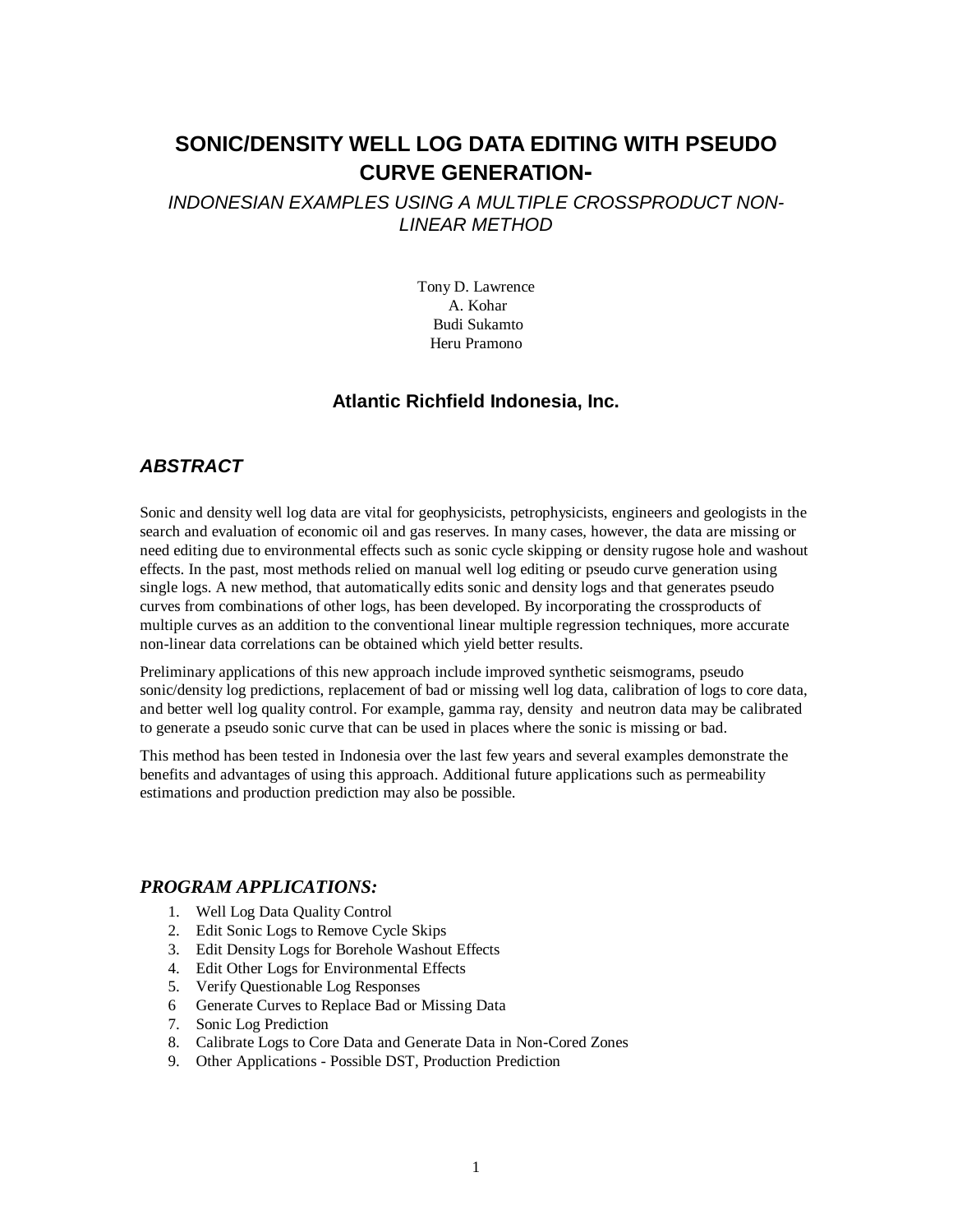### *PROGRAM DESCRIPTION:*

The automatic curve editing and generating program is divided into two separate parts:

### STEP 1: (**ACECAL-**Automatic Curve Editing and Calibration)

The **ACECAL** program calibrates three input curves to a fourth input reference curve to determine coefficients that can be applied to the three input curves for generating a new reference curve using STEP 2.

### STEP 2: (**ACEGEN-**Automatic Curve Editing and Generation)

The **ACEGEN** program applies the coefficients previously determined from **ACECAL** to the three input curves to generate a new reference curve that can be used to replace the original reference curve.

#### *PROGRAM METHOD:*

A reference curve such as a sonic, density, etc. is selected for editing or calibration. Three other curves that are anticipated to have some reasonable correlation to the reference curve are then chosen for calibration to the reference curve over intervals containing good quality data. The program **ACECAL** calculates the coefficients that best fit the correlation curves to the reference curve according to a special non-linear multiple regression technique described in the appendix. The program **ACEGEN** uses the results of the **ACECAL** program to manufacture a new corrected or synthetic curve that can be used to replace or fill in the reference curve.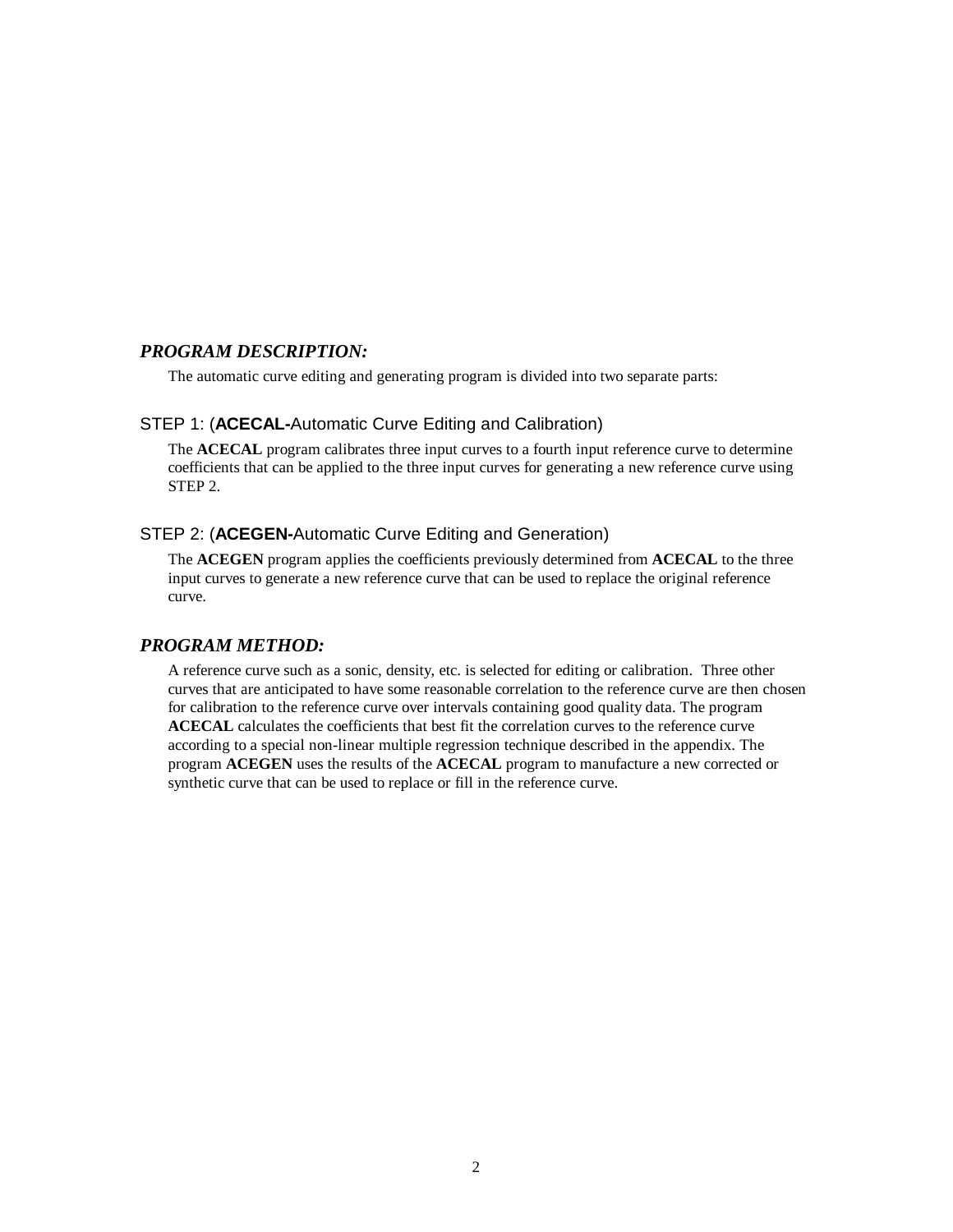# *ACECAL PROGRAM: (STEP 1 - CALIBRATION)*  **PROGRAM OPTIONS:**

- 1. Reference curve is selected for editing or calibration
- 2. Three input curves may be chosen for calibration to reference curve
- 3. Discriminator curve may be used to include certain ranges of data
- 4. A second discriminator curve may be used to exclude certain ranges of data
- 5. Data normalization is optional
- 6. A logarithmic function may be selected for the reference curve if desired
- 7. Sample increment may be chosen to skip samples
- 8. Noise damping factor is optional

#### **PROGRAM PARAMETERS**:

| <b>CURVE1IN</b>   | - First input curve name                         |
|-------------------|--------------------------------------------------|
| <b>CURVE2IN</b>   | - Second input curve name                        |
| <b>CURVE3IN</b>   | - Third input curve name                         |
| <b>CURVE EDIT</b> | - Reference curve to be edited or generated      |
| <b>DEPTH CRV</b>  | - Depth curve name                               |
| <b>CURVINCLUD</b> | - Discriminator curve used to include data       |
| <b>CURVEXCLUD</b> | - Discriminator curve used to exclude data       |
| <b>NORMALIZE</b>  | - Flag to automatically normalize data           |
| <b>LOGARITHM</b>  | - Flag to use logarithm of reference curve       |
| <b>START DEP</b>  | - Top starting depth for calibration             |
| <b>STOP DEP</b>   | - Bottom stopping depth for calibration          |
| <b>INCLUD MIN</b> | - Minimum value of CURVINCLUD for discrimination |
| <b>INCLUD MAX</b> | - Maximum value of CURVINCLUD for discrimination |
| <b>EXCLUD MIN</b> | - Minimum value of CURVEXCLUD for discrimination |
| <b>EXCLUD MAX</b> | - Maximum value of CURVEXCLUD for discrimination |
| <b>STEP INCR.</b> | - Step depth increment for selecting samples     |
| NOISE %           | - Percent noise factor for damping/stabilization |

#### **PROGRAM OUTPUT CURVES:**

| <b>FLAGZ</b> | - Curve which has a value of 1 over the zones used for calibration    |
|--------------|-----------------------------------------------------------------------|
| <b>NX</b>    | - A curve that represents the cumulative number of calibration points |

#### **PROGRAM OUTPUT FILE:**

| <b>CURVECAL.OUT</b> | -Output file containing the coefficients and statistical parameters |  |
|---------------------|---------------------------------------------------------------------|--|
|---------------------|---------------------------------------------------------------------|--|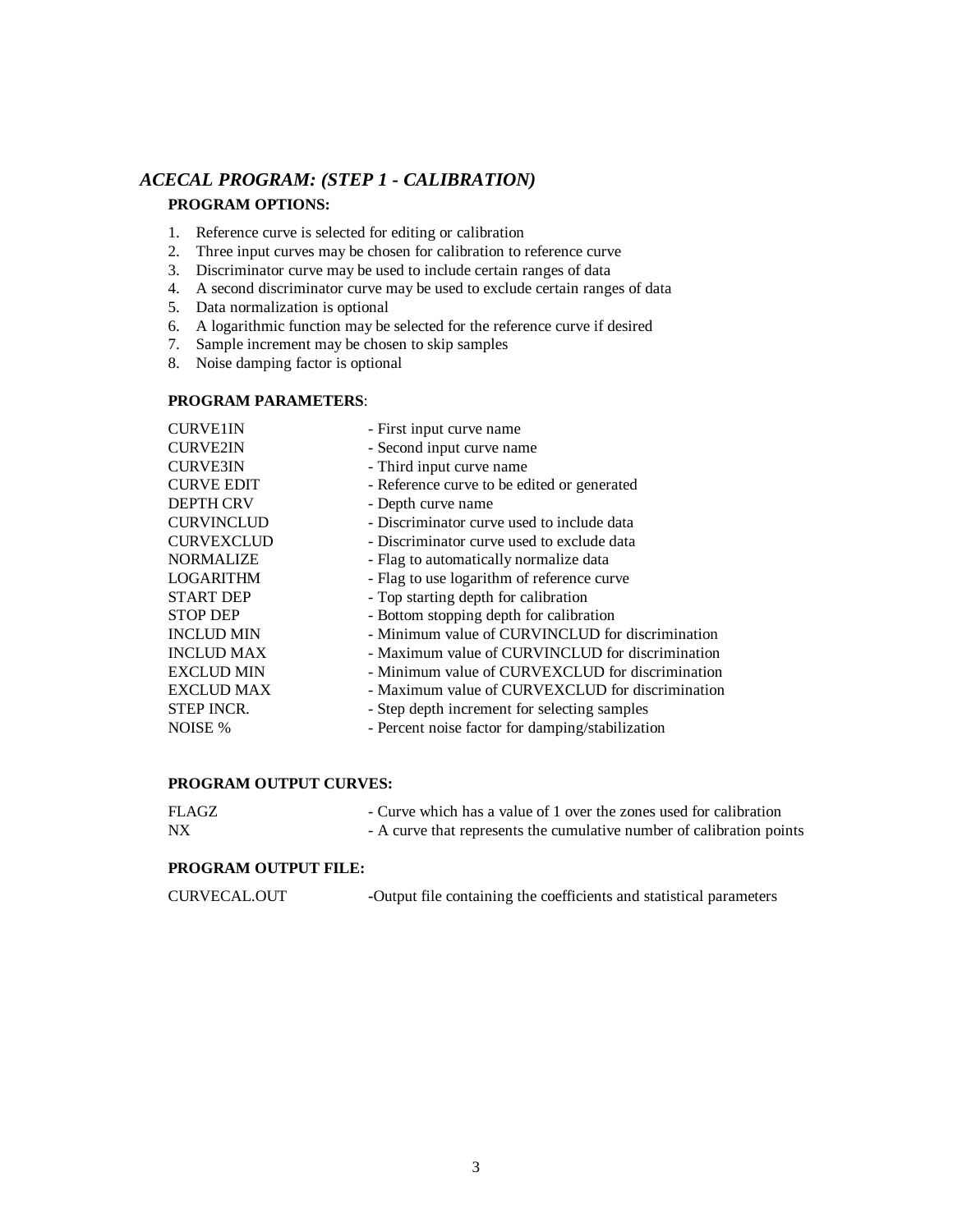### *ACEGEN PROGRAM: (STEP 2 - GENERATION)*

### **PROGRAM OPTIONS:**

- 1. Same reference curve is selected for editing or generation as chosen in **ACECAL** (If no reference curve is available, DEPTH can be used to generate a new one)
- 2. Same three input curves are selected as chosen in **ACECAL**
- 3. Reference curve may be increased and/or decreased in value
- 4. A logarithmic function may be selected for the reference curve if also chosen on **ACECAL**  program
- 5. A maximum difference between the original reference and new computed curve may be chosen for selective editing
- 6. A discriminator curve may be chosen for selective zone editing

### **PROGRAM PARAMETERS:**

| <b>CURVE1IN</b>   | - First input curve name                                               |
|-------------------|------------------------------------------------------------------------|
| <b>CURVE2IN</b>   | - Second input curve name                                              |
| <b>CURVE3IN</b>   | - Third input curve name                                               |
| <b>CURVE EDIT</b> | - Reference curve to be edited or generated                            |
| DISCRIM.          | - Discriminator curve for curve generation                             |
| <b>INCREASE</b>   | - Flag for generated curve to only increase in value                   |
| <b>DECREASE</b>   | - Flag for generated curve to only decrease in value                   |
| LOGARITHM         | - Flag to use logarithm of reference curve                             |
| DIFF. MAX         | - Maximum difference between computed curve and reference curve.       |
|                   | (used to prorate or totally replace the reference curve in zones where |
|                   | the difference exceeds this value)                                     |
| DISC. MIN         | - Minimum value of discriminator curve                                 |
| DISC. MAX         | - Maximum value of discriminator curve                                 |
|                   |                                                                        |

### **PROGRAM OUTPUT CURVES:**

| <b>CURVECAL</b> | - Curve computed from coefficients                                    |
|-----------------|-----------------------------------------------------------------------|
| <b>CURVENEW</b> | - The new edited or generated reference curve                         |
| <b>EDITFACT</b> | - A factor between 0 and 1 that indicates the ratio of the difference |
|                 | between the new and the original curve to the maximum difference      |
|                 | selected. Used for quality control and to reduce abrupt changes at    |
|                 | edited boundaries.                                                    |

(SEE APPENDIX FOR THEORETICAL DETAILS)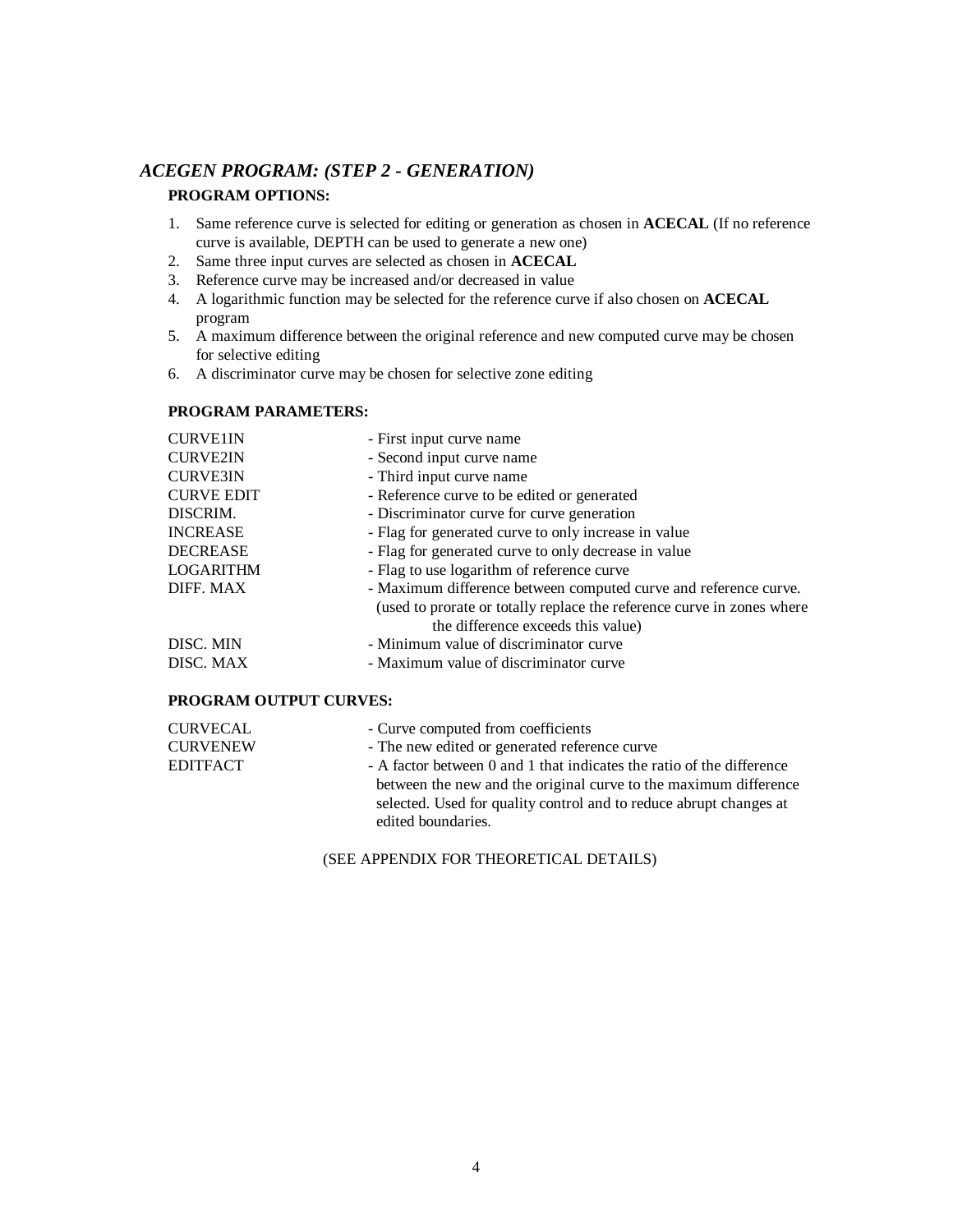### *EXAMPLE:*

A comparison of a synthetic seismogram computed from a real sonic versus one computed from the pseudo-sonic generated from the **ACECAL** and **ACEGEN** programs is shown in **Figure 1**. The pseudosonic was computed using the gamma ray (clay volume), density and neutron logs, from logging-whiledrilling (LWD) measurements. The calibration was determined using combined data from four nearby wells and the **ACECAL** output results are listed below.

### **CALIBRATION RESULTS FROM ACECAL PROGRAM:**

Y=SONIC TRAVEL TIME (µSEC/FT) X1=CLAY VOLUME (DECIMAL, FROM GAMMA RAY) X2=DENSITY (G/CC) X3=NEUTRON POROSITY (LIMESTONE DECIMAL UNITS)

CALIBRATION COEFFICIENTS:

a0= 36.1781946574 a1= 6.5839349814 a2= 8.6390224654 a3=104.2473527381 a4= -5.2942970401 a5= 38.2546658105 a6= 26.2068481686 a7= -2.8478019209

COEFFICIENT OF DETERMINATION  $(R**2) =$  .562 COEFFICIENT OF MULTIPLE CORRELATION (R)= .750 STANDARD ERROR OF ESTIMATE $= 11.516 \mu$ SEC/FT

The pseudo-sonic curve was computed using **ACEGEN** to apply the above calibration coefficients. From **Figure 1** there is an excellent agreement between the real vs. pseudo-sonic generated seismograms.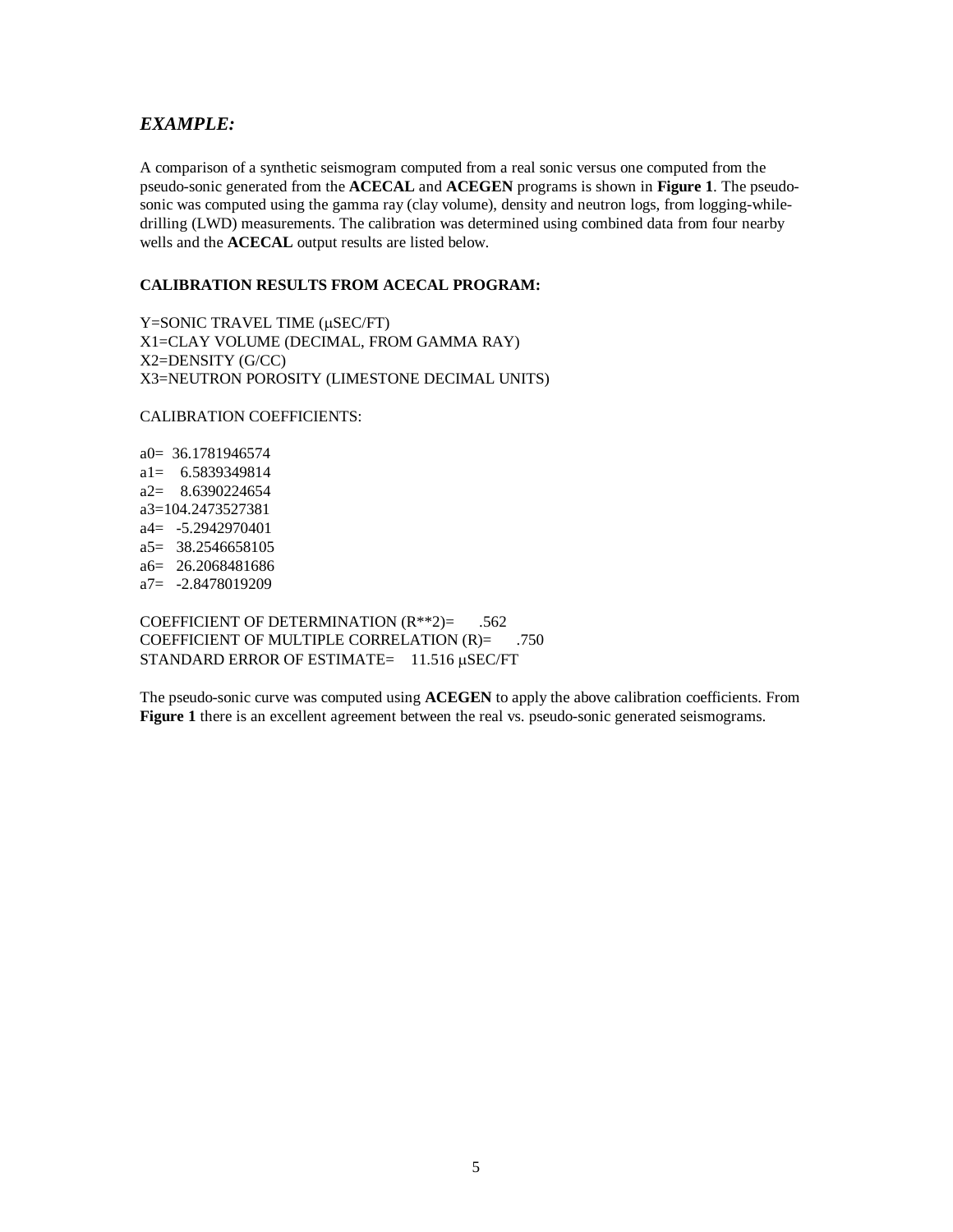#### APPENDIX: Conventional multiple linear regression uses the following general form:  $\frac{1}{1}$

$$
Y = A_0 + \sum_{i=1}^{n} A_i X_i \tag{1}
$$

where Y is the dependent variable,  $X_i$  are the independent variables,  $A_0$  is a constant,  $A_i$  are the coefficient constants, and *n* is the number of independent variables.

The Automatic Curve Editing, Calibration and Generation programs, **ACECAL** and **ACEGEN,** are based on the same principles generally used with multiple linear regression, but provide a much better correlation by allowing the linear coefficients to vary as functions of the input curve values. This technique leads to the use of inter-variable cross products of the input curves and effectively provides additional variables that enhance the correlation process. For instance, in the standard multiple linear regression approach, a reference curve "Y" can be calibrated to three input curves "X1, X2, and X3" to determine an equation of best fit such as:

$$
Y = A0 + A1*X1 + A2*X2 + A3*X3 \qquad \qquad \dots (2)
$$

where:

A0, A1, A2, and A3 are coefficient constants.

However, if the coefficients A1, A2, and A3 are allowed to vary as linear functions of the other input curves, then cross products of the variables are generated that can be used as additional input curves. Tests were initially made assuming A1 to be a linear function of X2 and X3, with A2 a function of X1 and X3, and with A3 a function of X1 and X2, etc.:

For example letting:

| $A0 = a0$                                | $\dots(3)$ |
|------------------------------------------|------------|
| $A1 = f(X2, X3) = a10 + a12*X2 + a13*X3$ | $\dots(4)$ |
| $A2 = f(X1,X3) = a20 + a21*X1 + a23*X3$  | $\dots(5)$ |
| $A3 = f(X1, X2) = a30 + a31*X1 + a32*X2$ | $\dots(6)$ |

leads to new coefficients a0,...a6 with additional cross products:

| $(7)$  |
|--------|
|        |
| $(8)$  |
| $(9)$  |
| $(10)$ |
| $(11)$ |
| $(12)$ |
| $(13)$ |
| $(14)$ |
|        |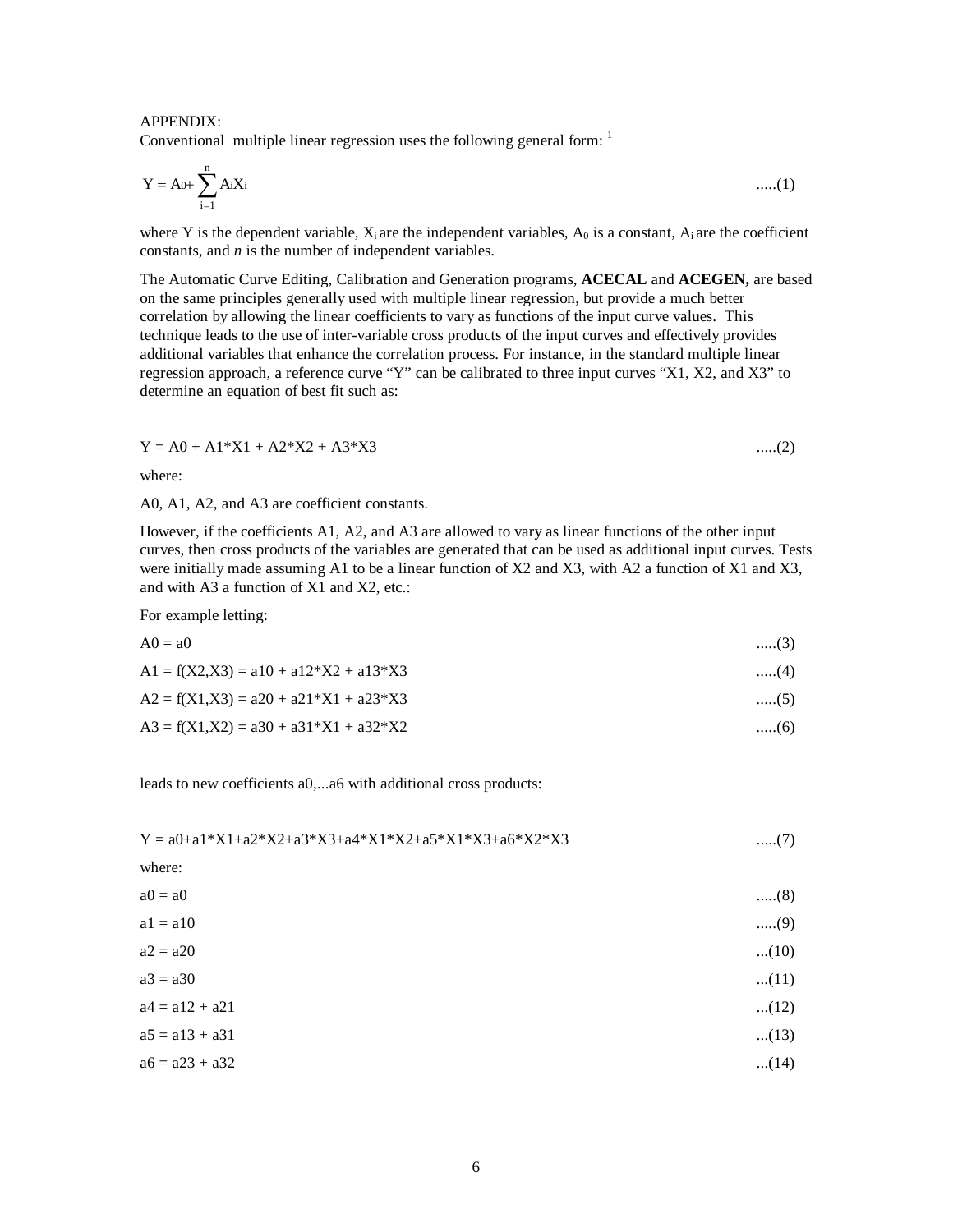Tests made using equation (7) yielded improved correlation coefficients with less standard error of estimate when compared to the ones using equations (1) or (2).

The Automatic Curve Editing and Generating program (**ACEGEN**) that is being tested currently adds a triple cross product of  $X1^*X2^*X3$  to yield a total of seven variables plus one constant and appears to be a slight improvement over equation (7):

$$
Y = a0 + a1 * X1 + a2 * X2 + a3 * X3 + a4 * X1 * X2 + a5 * X1 * X3 + a6 * X2 * X3 + a7 * X1 * X2 * X3
$$
...(15)

The use of the multiple cross products appears to fit a wider range of curve shapes and to provide a more accurate correlation than by using only straight multiple linear regression. Further improvements may be obtained by expanding the process to include more than three variables. Equation (15) is the one currently being used with linear and logarithmic reference curve options as part of the ACECAL and ACEGEN programs.

#### *PROGRAM HISTORY:*

Original code developed by T.D. Lawrence and converted to FORTRAN for use as a user program on the PC based PETCOM Log Analysis System. Options for normalization and noise damping added using code provided by Vaughn Ball.

### *ACKNOWLEDGMENTS:*

The authors would like to thank PERTAMINA, Atlantic Richfield Indonesia, Inc. and all Northwest Java PSC partners for permission to present this poster session. We also acknowledge the special help of the Wayne Suyenaga and Vaughn Ball in this endeavor. Additional encouragement was received from ARCO Indonesia management, including John R. Duncan and Firman A. Yaman. Support from ARCO management in Plano is also appreciated.

### *REFERENCES:*

1. *Numerical Recipes*, Cambridge University Press, 1992. pp. 509-515.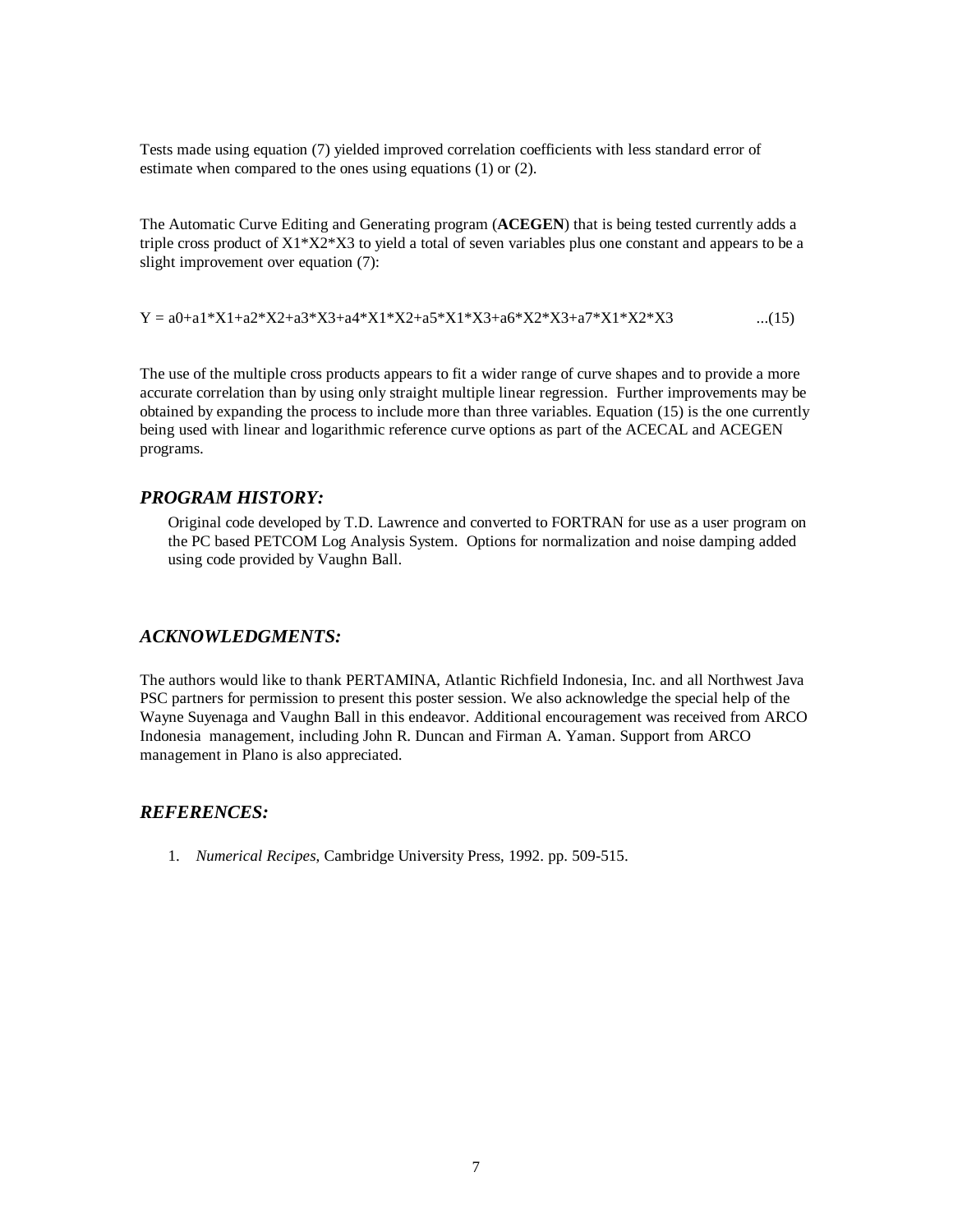

#### **COMPARISON OF SYNTHETIC SEISMOGRAMS: REAL-SONIC VS. PSEUDO-SONIC**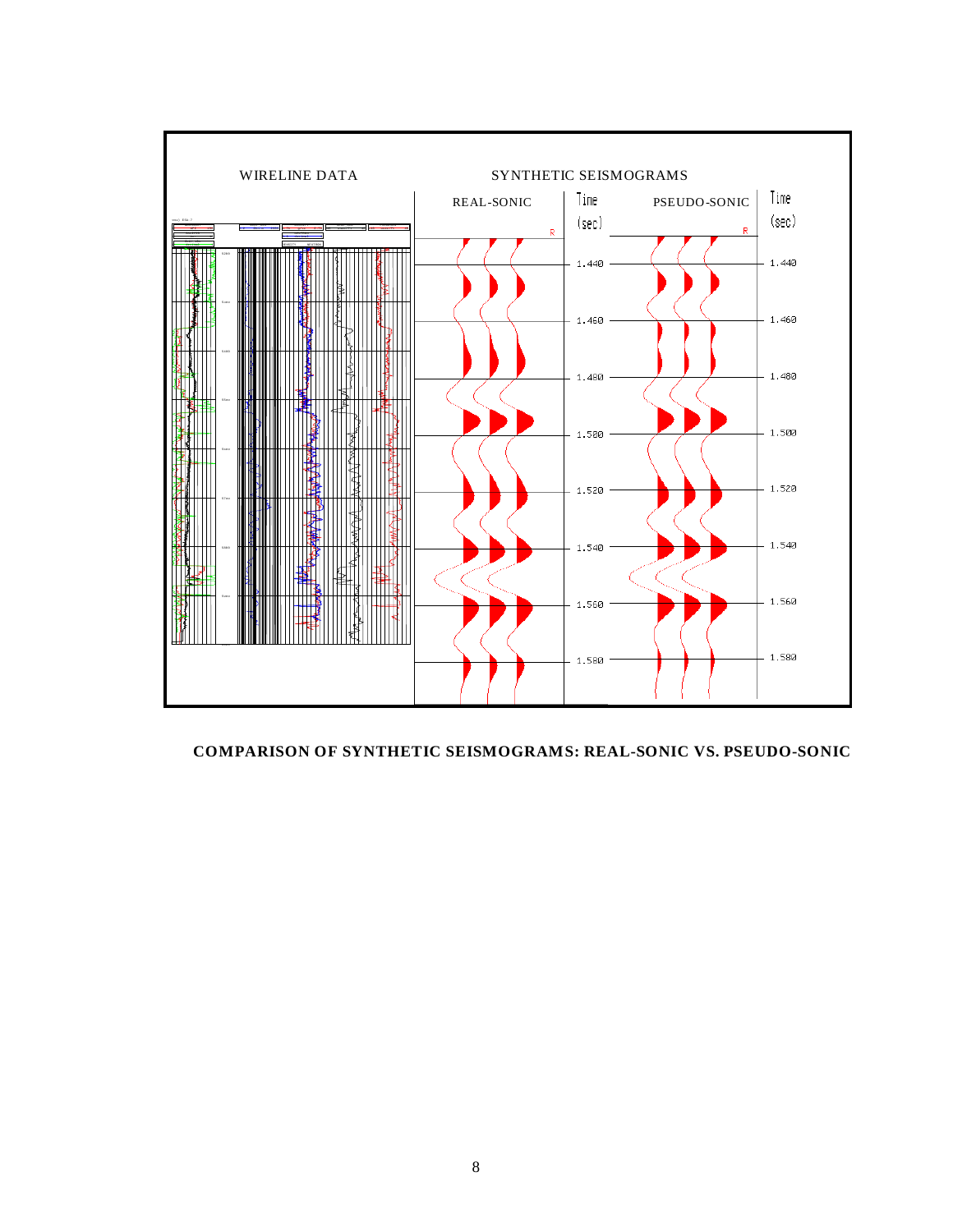### **PROGRAM DESCRIPTION:**

The automatic curve editing and generating program is divided into two separate parts:

### **STEP 1: (ACECAL-Automatic Curve Editing and Calibration)**

 The ACECAL program calibrates three input curves to a fourth input reference curve to determine coefficients that can be applied to the three input curves for generating a new reference curve using STEP 2.

### **STEP 2: (ACEGEN-Automatic Curve Editing and Generation)**

 The ACEGEN program applies the coefficients previously determined from ACECAL to the three input curves to generate a new reference curve that can be used to replace the original reference curve.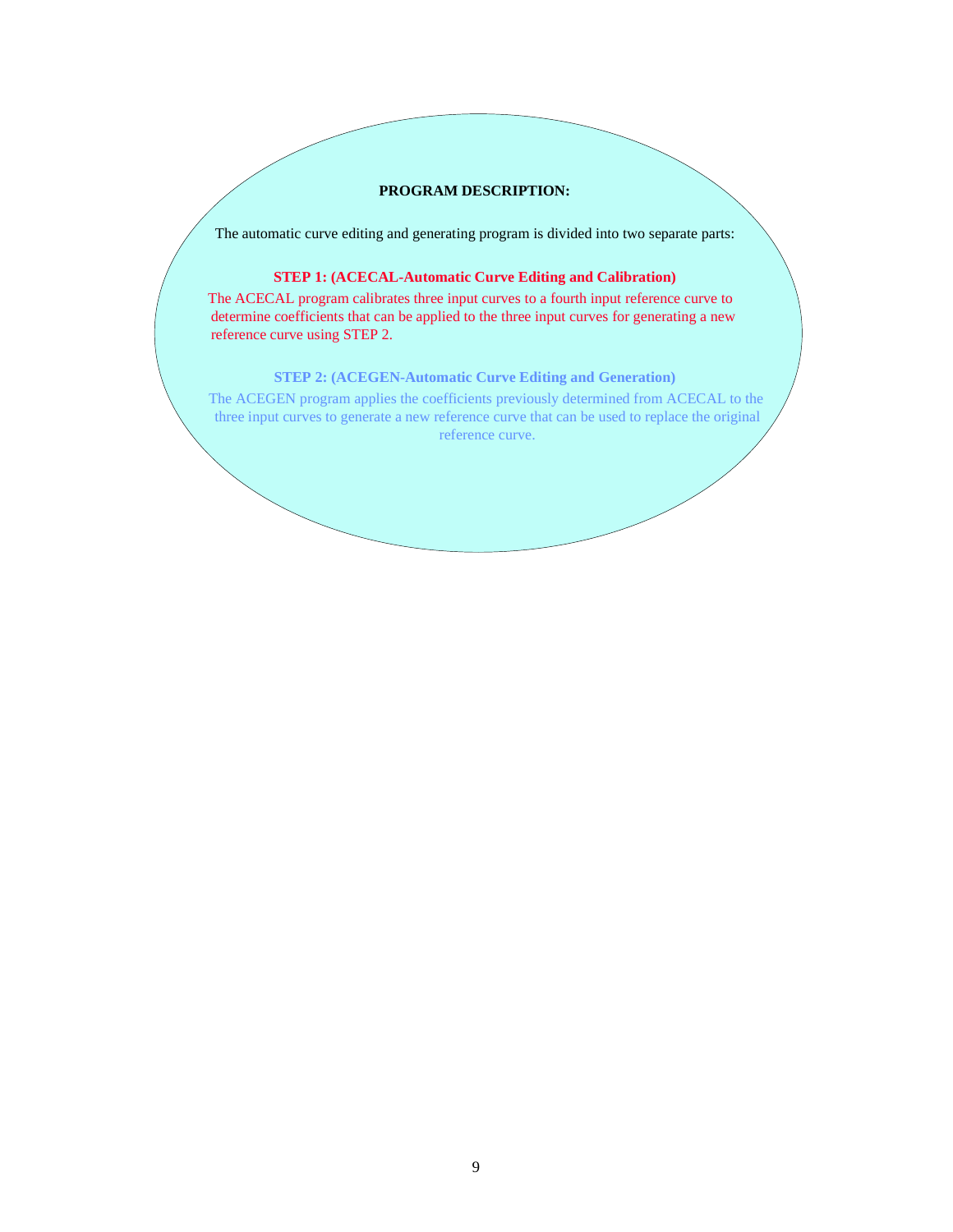#### **PROGRAM METHOD:**

A **reference** curve such as a sonic, density, etc. is selected for editing or calibration. **Three other** curves that are anticipated to have some reasonable correlation to the reference curve are then chosen for calibration to the reference curve over intervals containing good quality data. The program **ACECAL** calculates the coefficients that best fit the correlation curves to the reference curve according to a special non-linear multiple regression technique described in the appendix. The program **ACEGEN** uses the results of the **ACECAL** program to manufacture a **new** corrected or **synthetic** curve that can be used to replace or fill in the reference curve.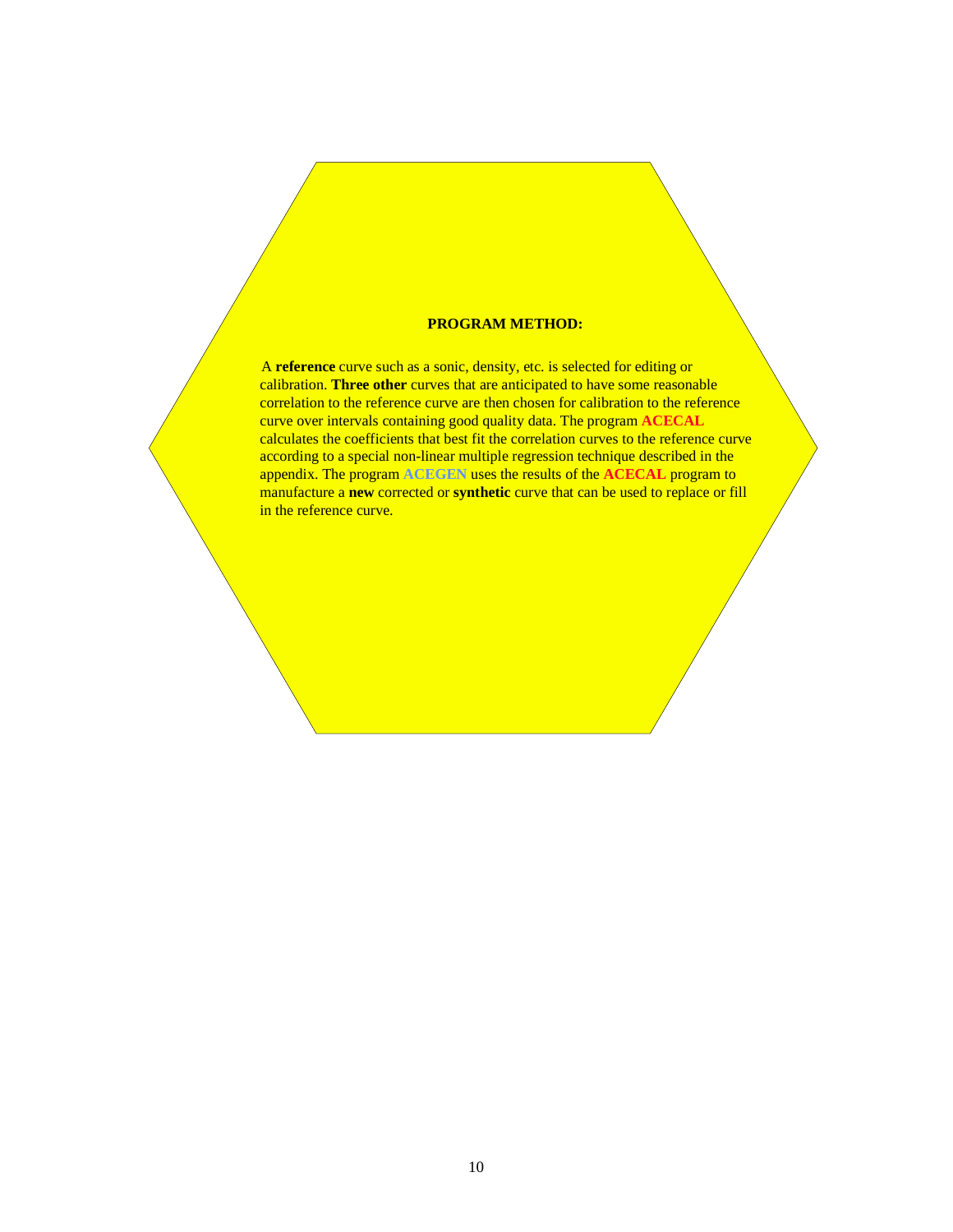# ACECAL PROGRAM: (STEP 1 - CALIBRATION) PROGRAM OPTIONS:

- 1. Reference curve is selected for editing or calibration
- 2. Three input curves may be chosen for calibration to reference curve
- 3. Discriminator curve may be used to include certain ranges of data
- 4. A second discriminator curve may be used to exclude certain ranges of data
- 5. Data normalization is optional
- 6. A logarithmic function may be selected for the reference curve if desired
- 7. Sample increment may be chosen to skip samples
- 8. Noise damping factor is optional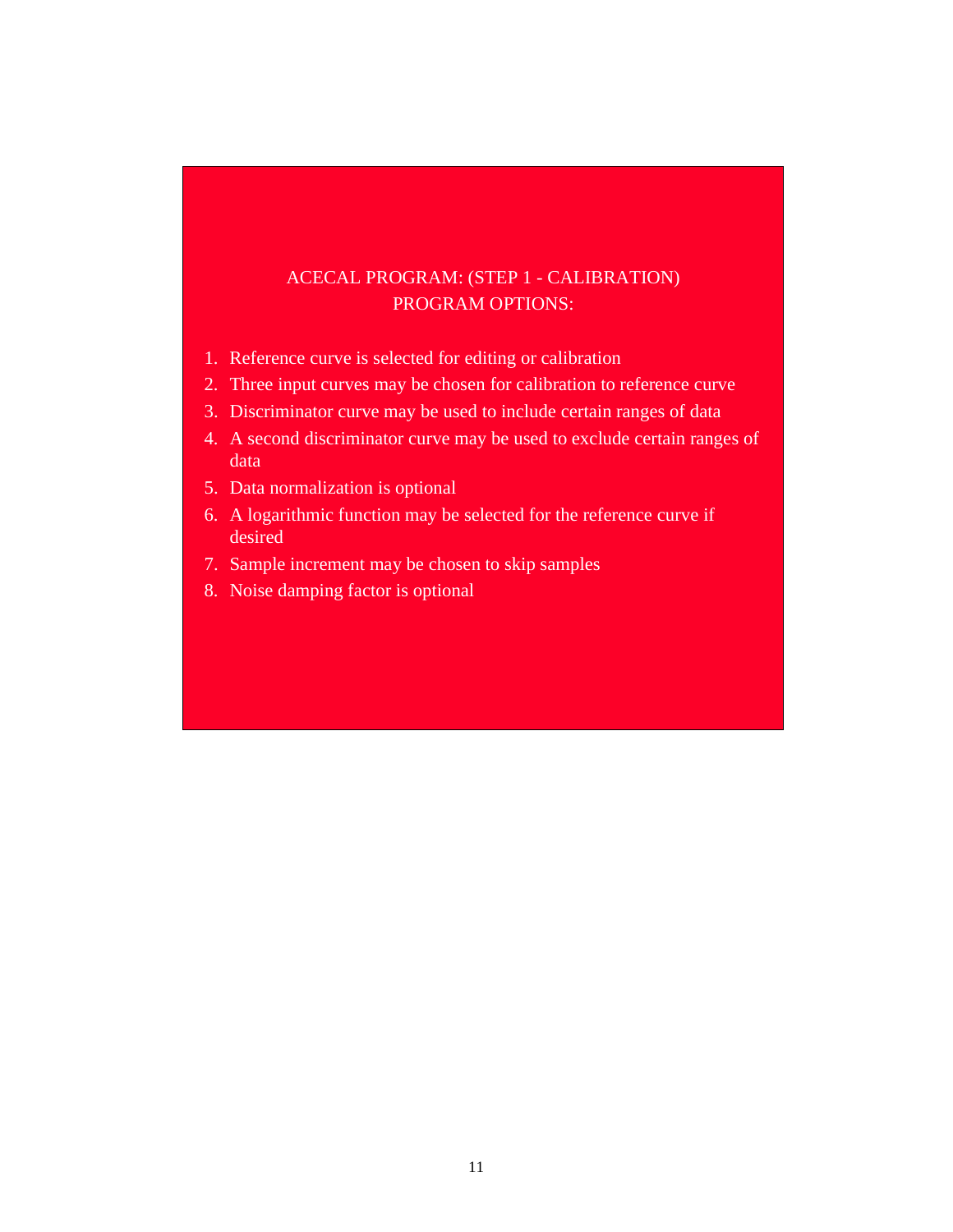### ACEGEN PROGRAM: (STEP 2 - GENERATION)

### PROGRAM OPTIONS:

- Same reference curve is selected for editing or generation as chosen in ACECAL (If no reference curve is available, DEPTH can be used to 1.
- 2. Same three input curves are selected as chosen in ACECAL
- 3. Reference curve may be increased and/or decreased in value
- 4. A logarithmic function may be selected for the reference curve if also chosen on ACECAL program
- 5. A maximum difference between the original reference and new computed curve may be chosen for selective editing
- 6. A discriminator curve may be chosen for selective zone editing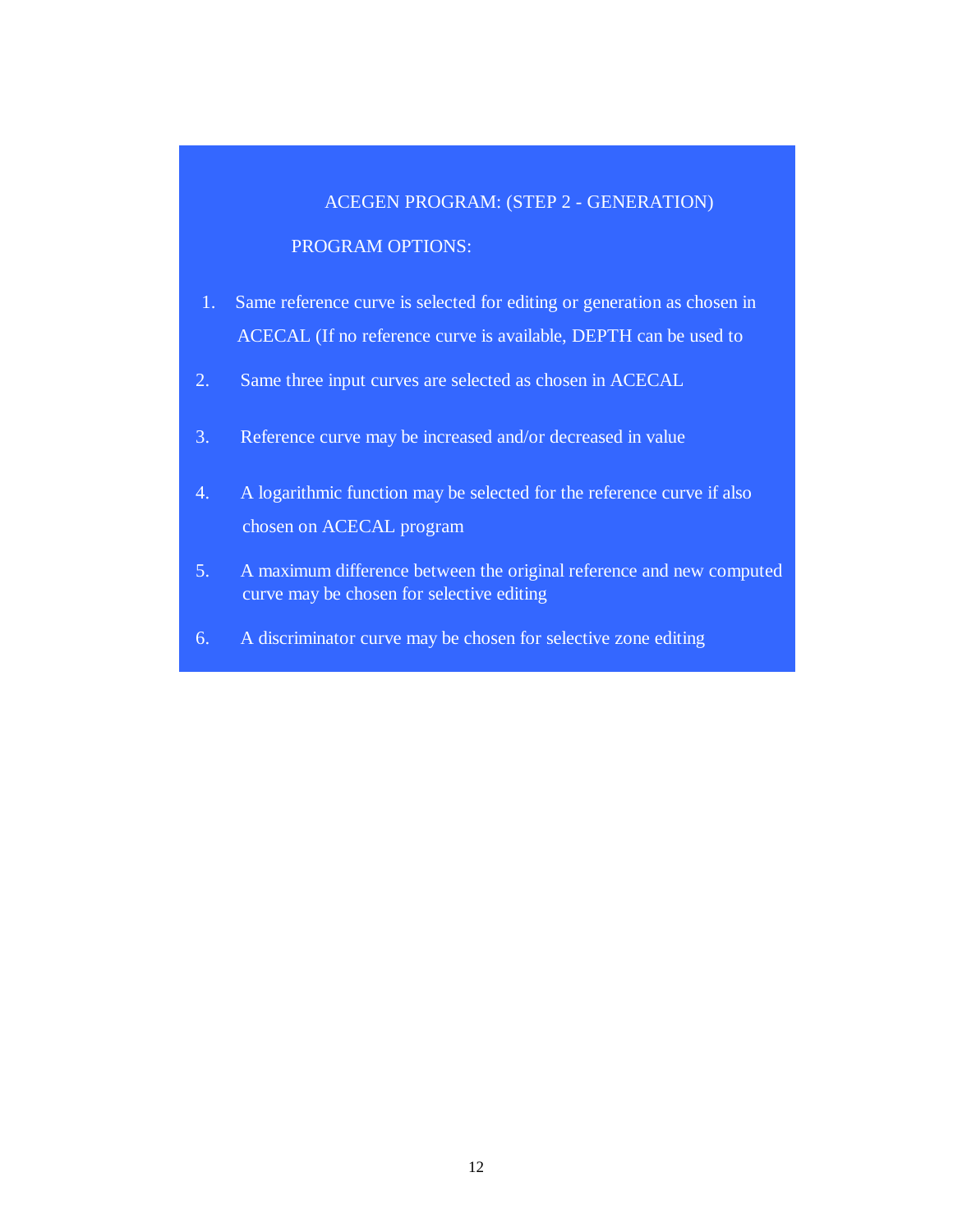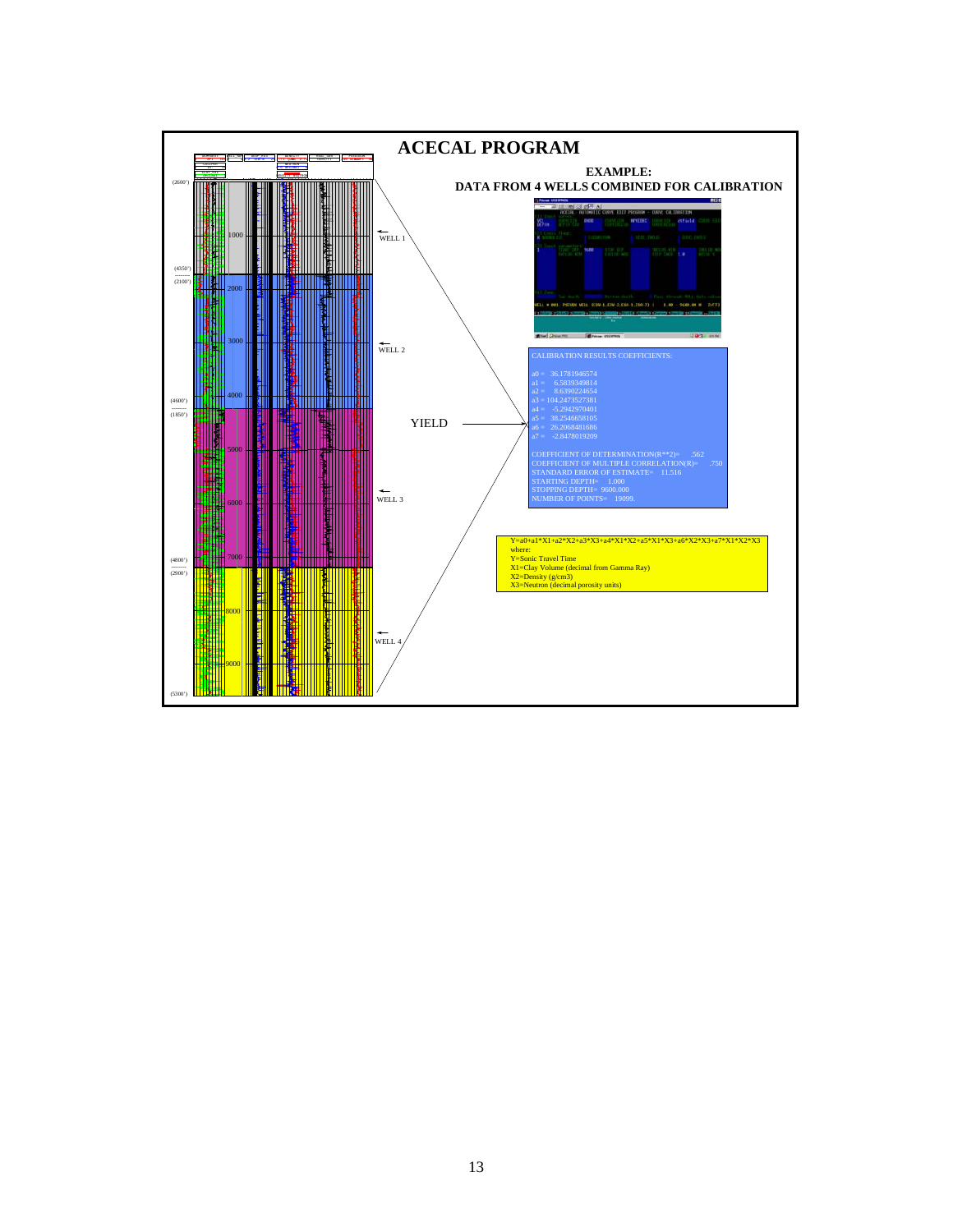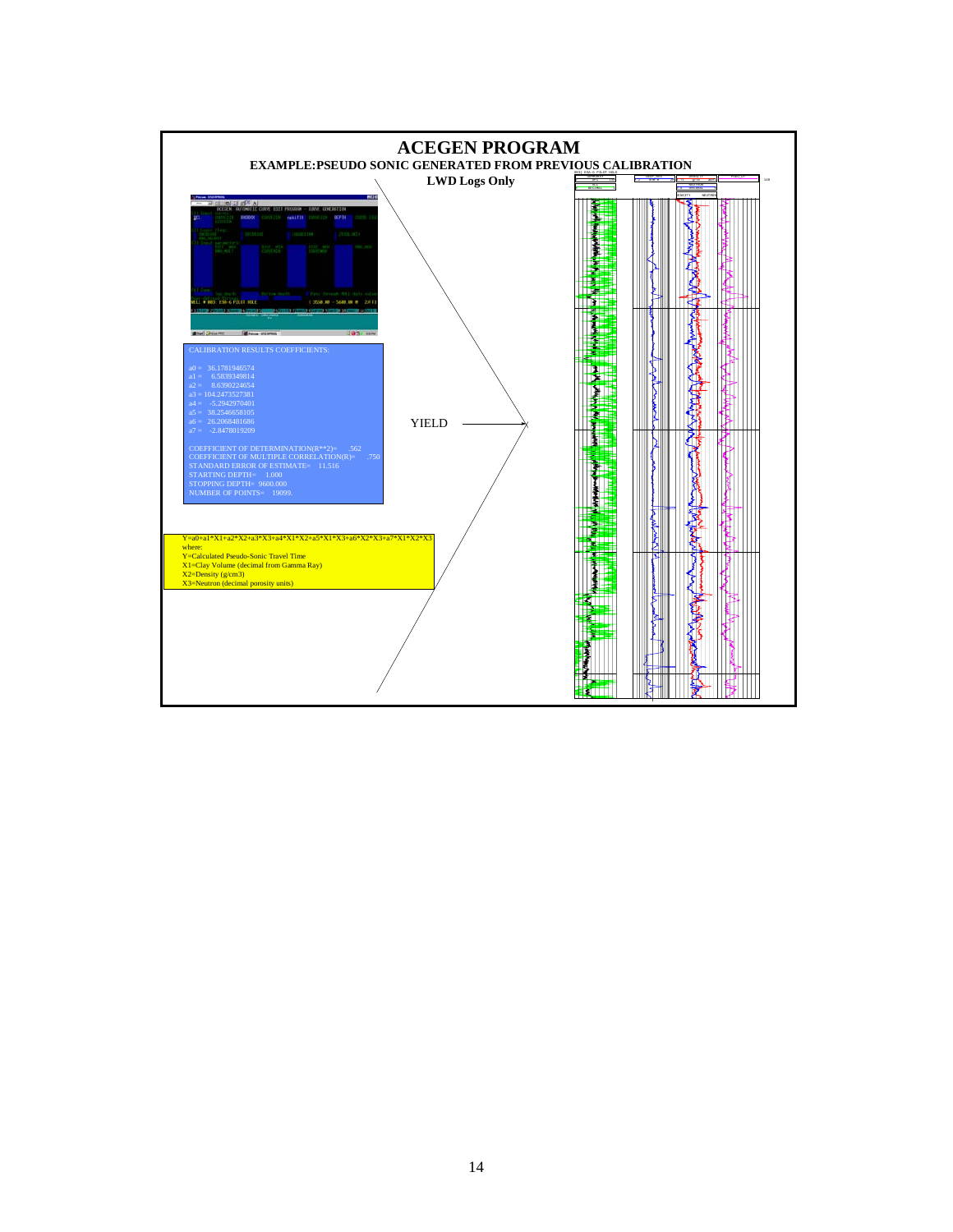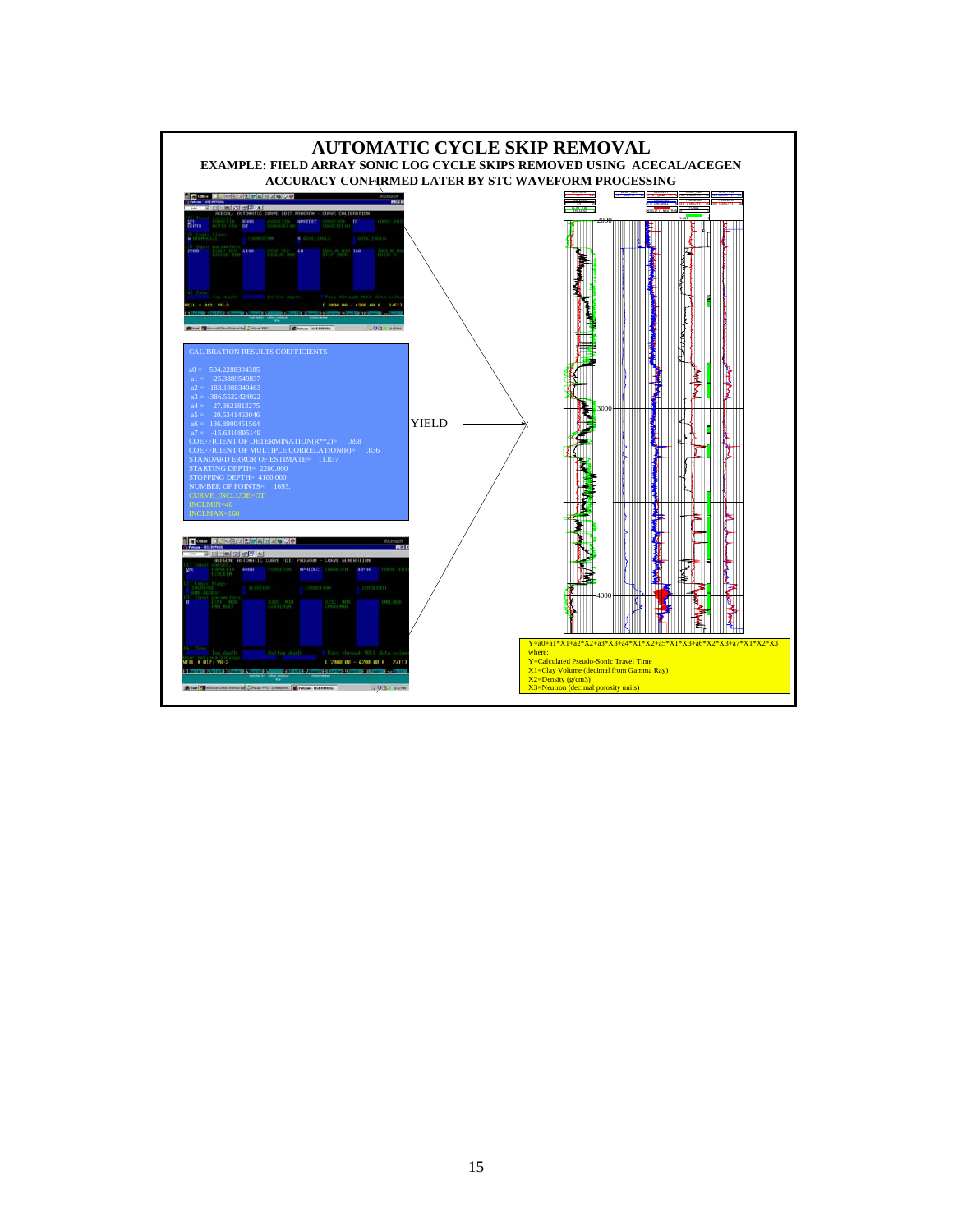